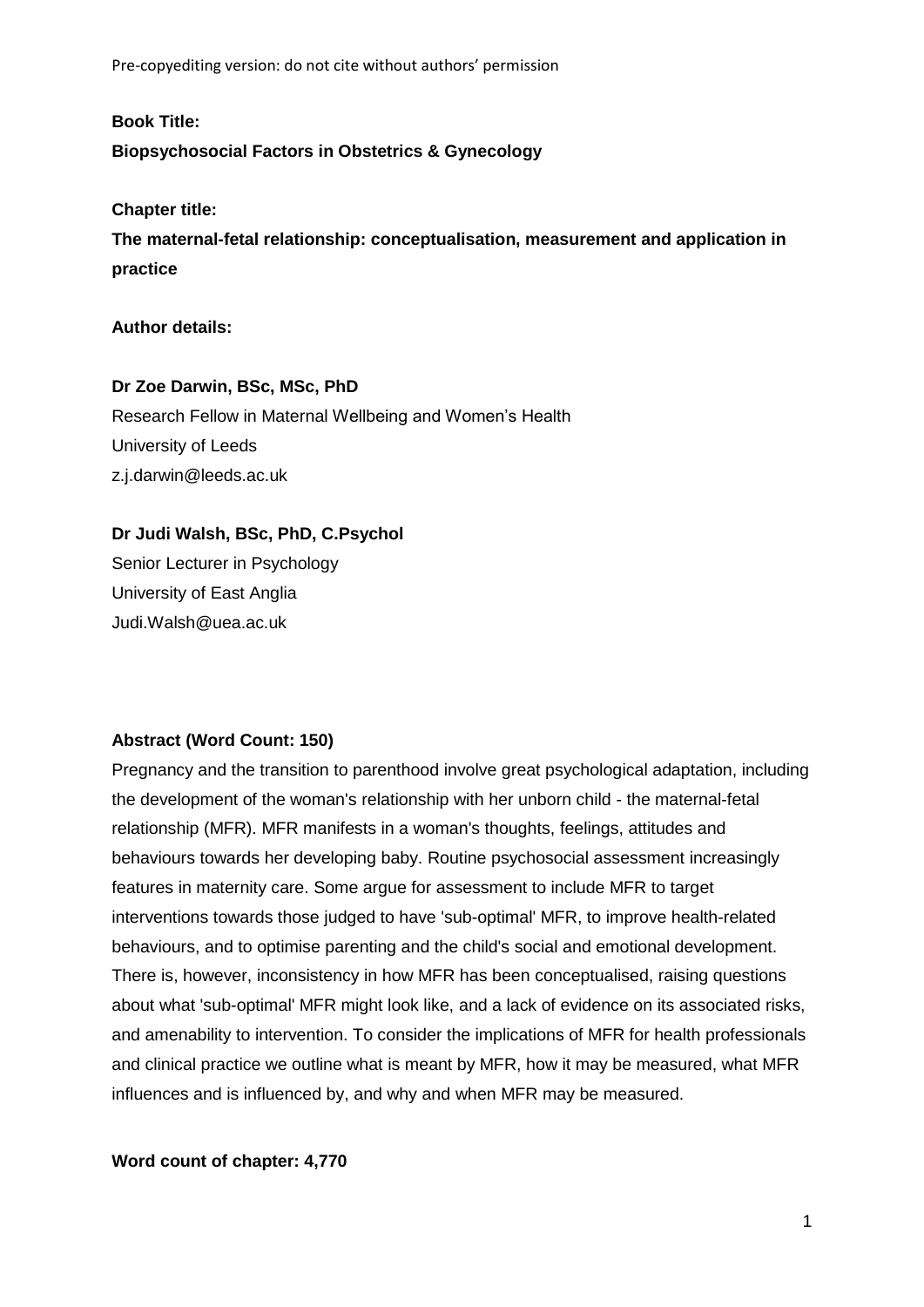Pre-copyediting version: do not cite without authors' permission

#### *1. Introduction and overview*

Pregnancy and the transition to parenthood involve great psychological adaptation. Part of this adaptation is the development of the woman's relationship with her unborn child - the maternal-fetal relationship (MFR) - which manifests in a woman's thoughts, feelings, attitudes and behaviours towards her developing baby. Routine psychosocial assessment increasingly features in maternity care and it has been argued that this could be expanded to include antenatal assessment of MFR to target interventions towards those judged to have 'sub-optimal' MFR, to improve health-related behaviours and optimise parenting and the child's social and emotional development. There is, however, inconsistency in how MFR has been conceptualised, raising questions about what 'sub-optimal' MFR might look like, and a lack of evidence on its associated risks, and amenability to intervention. To consider the implications of MFR for health professionals and clinical practice we outline what is meant by MFR, how it may be measured, what MFR influences and is influenced by, and why and when MFR may be measured.

#### *2. What is MFR?*

Pregnancy is a time of physiological, emotional, and psychological adaptation and adjustment [1] for both mothers and fathers. Early work exploring the transition to parenthood suggested that mothers need to achieve several psychological tasks during pregnancy, which include developing a maternal identity (e.g. [2]), differentiation of the self from the fetus and developing an emotional relationship with the fetus [3]. Cranley [4] conceptualised this maternal-fetal relationship (MFR) as maternal 'attachment' in 1981, and there has been a steadily increasing body of research since which has grown to include the adaptation experienced by fathers [5].

The terminology used to describe this phenomenon has been the subject of debate in recent years because in developmental psychology, attachment is a term used to describe a system which exists, from an evolutionary standpoint, to keep the child safe by promoting proximity-seeking and care-eliciting behaviours on the part of the child (although adults too can be attached and can seek care from others). The counterpart to attachment, the 'caregiving system', exists to promote the provision of care to others when they are distressed [6]. In this developmental sense, the child is 'attached' to the caregiver, but the caregiver is not 'attached' to the child. Thus, the relationships that parents form with their children before birth, often called 'bonding', are likely to be about parental attitudes, projections, cognitions and emotional responses to the pregnancy and developing fetus [7], not about seeking care from that fetus. For this reason, some scholars have argued that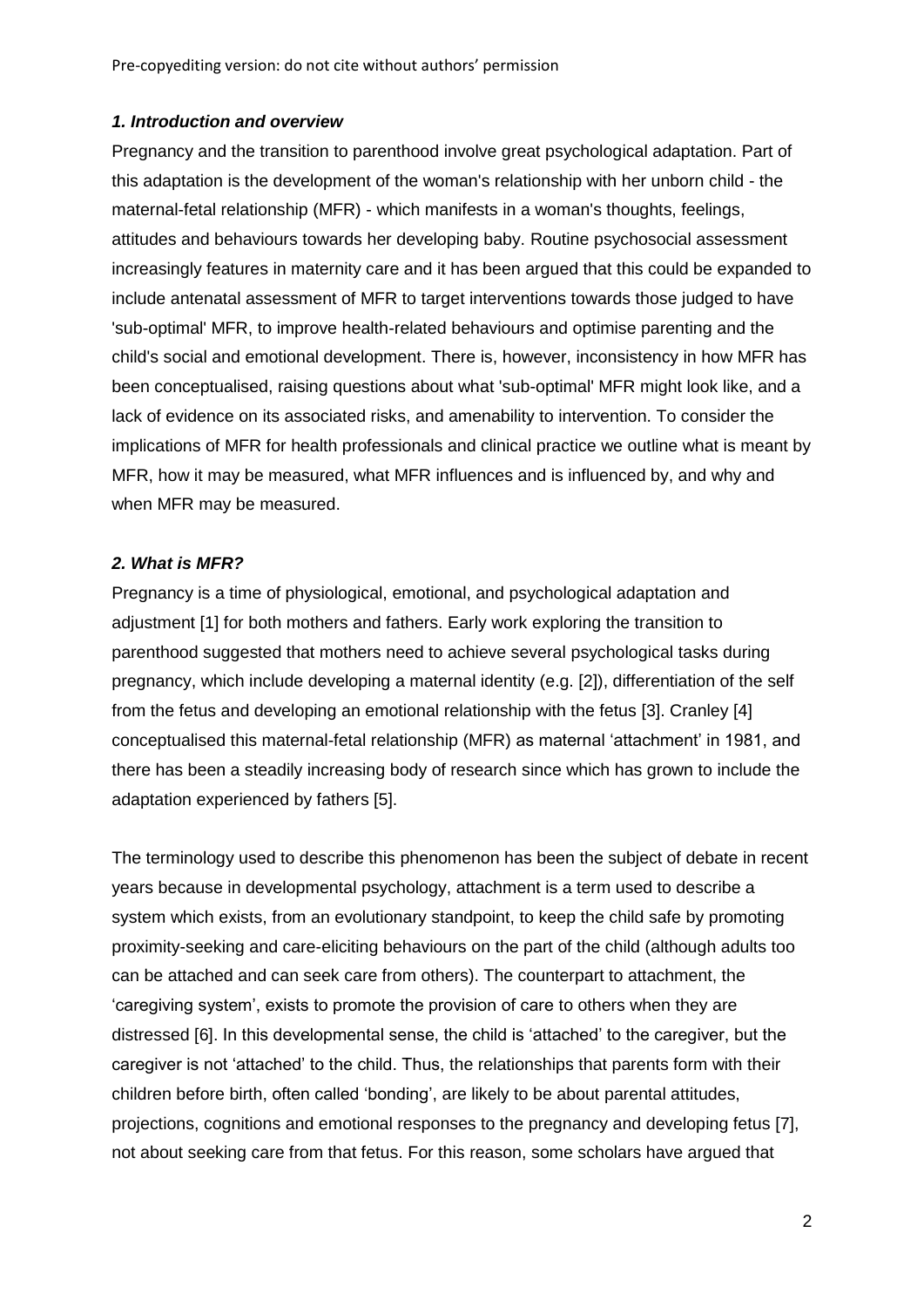using 'attachment' in this context is a misnomer (e.g. [8, 9]), but the term attachment to describe the antenatal relationship has become increasingly accepted.

There appears to be a reasonable consensus in the literature that whatever terminology we use, the construct under investigation is similar, centering around behaviours, thoughts, feelings and actions that demonstrate care and commitment to the developing child [8]. But even here there are differences. Definitions have variously emphasised different parental thoughts about and behaviours towards the fetus: love for [10], affiliation and interaction with [4], and protection of [11]. Most scholars have seen the construct as multi-dimensional (e.g. [4, 10]), but some have conceptualised it as unidimensional (e.g. [12]). There has been discussion too, of whether the concept includes feelings about the pregnancy in addition to feelings about the fetus (e.g. [4]), or whether these things are separate (e.g. [10]). These different conceptualisations have led to the development of different measures.

## *3. Measuring MFR*

Over 30 years of published literature exists on the measurement of MFR. Measurement research has been dominated by verbal self-report tools where women are asked to rate various manifestations of the relationship, e.g. behaviours, feelings, attitudes and thoughts including talking to the baby, talking about the baby, feeling love for the baby, physical preparation, picturing the developing baby. Three main self-report measures are currently in use. A comprehensive review by Van den Bergh & Simons [8] summarises these measures, their psychometric properties and how they link with theoretical understanding and description of the phenomenon. The measures are the Maternal-Fetal Attachment Scale (MFAS, [4]), the Maternal Antenatal Attachment Scale (MAAS, [10]) and the Prenatal Attachment Inventory (PAI, [12]). The measures vary in conceptualisation but all are scored on one or more continuous scales with higher scores being viewed as indicative of higher levels of MFR, and considered more favourable.

The MFAS focuses on 'the extent to which pregnant women engage in behaviours that represent an affiliation and interaction with their unborn child' ([4], p. 262). Reflecting concerns that the MFAS placed too great an emphasis on the motherhood role and pregnancy state, the MAAS was developed to focus on feelings and behaviours towards the fetus, scored in terms of the *quality* of attachment (e.g. closeness, pleasure in interaction, tenderness towards the fetus) and *intensity* of preoccupation (time spent thinking about the fetus). In contrast, the PAI focuses on the 'unique affectionate relationship', and focuses on thoughts and feelings rather than behaviours. Measures of the paternal-fetal relationship also exist and these have largely been adapted from measures developed for use in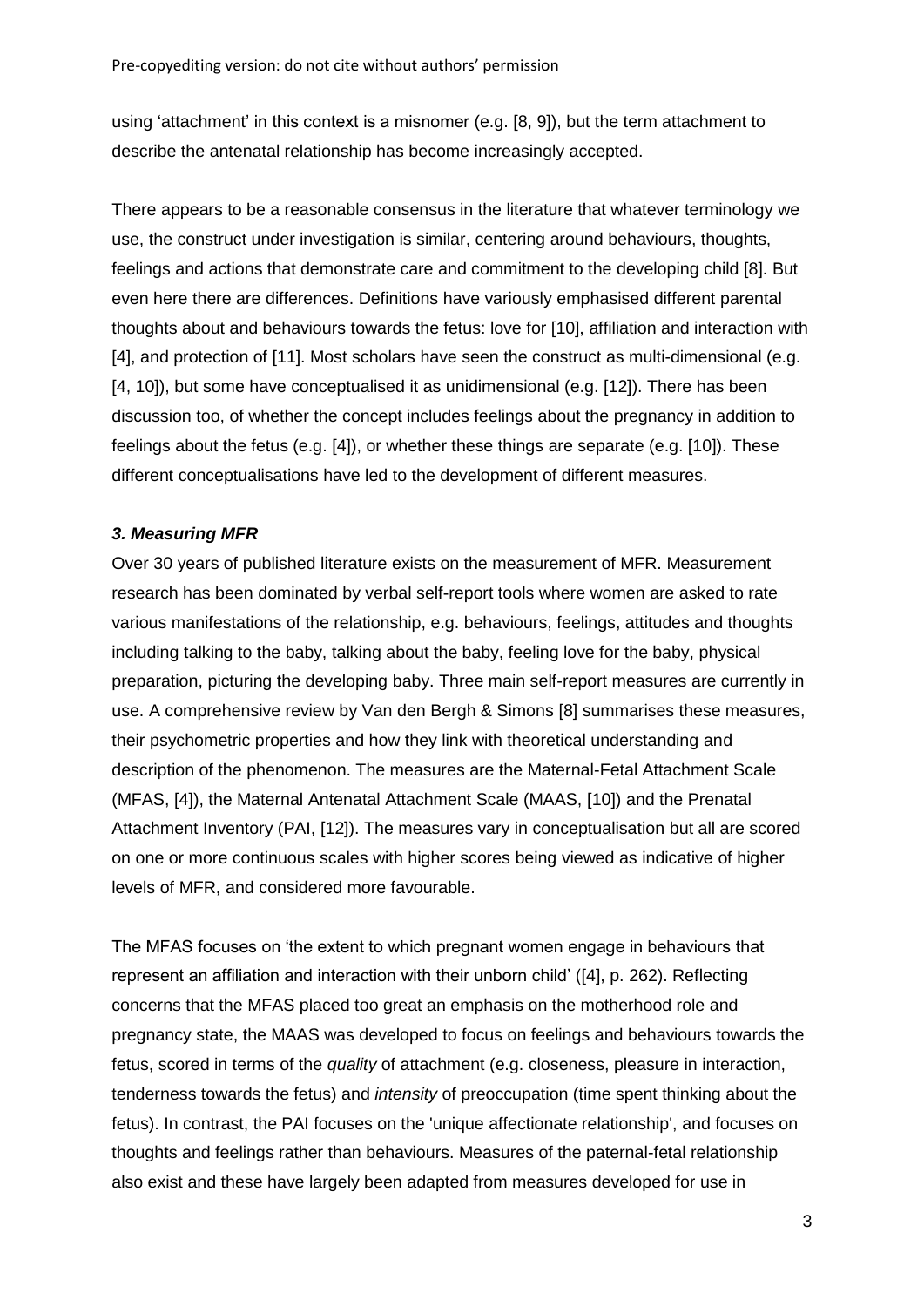mothers; for example the Paternal Fetal Attachment Scale modified from the MFAS [13], and the Paternal Antenatal Attachment Scale, modified from the MAAS [10].

The various self-report measures each contain approximately 20 items and have been criticised for lacking application to clinical settings due to length and language requirements (e.g. [14]). Overall, reliability of the 'total' attachment scales in these measures tends to be fairly high, but there are often problems with sub-scales and factor structures, which might reflect differences and difficulties in conceptualising the component parts of the concept [8]. In response to concerns about length and language requirements, researchers in the Netherlands developed the Pictorial Representation of Attachment Measure (PRAM) [15] to offer a brief, non-verbal tool which can be self-completed or talked through with the researcher or practitioner requesting the assessment. Completion requires the respondent to indicate on a visual diagram where they would place the baby in their life at this moment, with shorter distances between the baby and self-thought to indicate greater interpersonal closeness and a higher level of MFR. The tool's authors report convergent validity in mothers and fathers using the MAAS and propose that the PRAM might have an application as a screening tool to identify 'sub-optimal' MFR, but highlight the need to first conduct further research [14].

We lack clinical cut-offs for the measures described above and they are instead generally used to compare higher and lower scores. Another approach to measurement is to focus on women's working models (i.e. representations) rather than their feelings of affection and commitment. This is usually done via a structured interview that generates a narrative, which is subsequently coded and scored. Examples include the Pregnancy Interview-Revised [16], the Working Model of the Child Interview [17] and the Interview of Maternal Representations during Pregnancy-Revised Version [18]. Scoring of structured interviews tends to be used to classify women as having different types or 'styles'; an approach more comparable with assessing attachment through interviews, and one that may better lend itself to providing an indication of clinical concern, as compared with the MFR measures described above. Although structured interviews are comprehensive and informative they are resourceintensive: interviews are long (typically an hour) and the resulting tapes need to be coded by someone with appropriate training. As such, research using these structured interviews has been limited to relatively small sample sizes and the approach would be unsuitable for universal assessment or routine use in clinical settings.

There are several implicit assumptions around measurement that warrant further consideration. First, measurement assumes that individuals are aware of the manifestations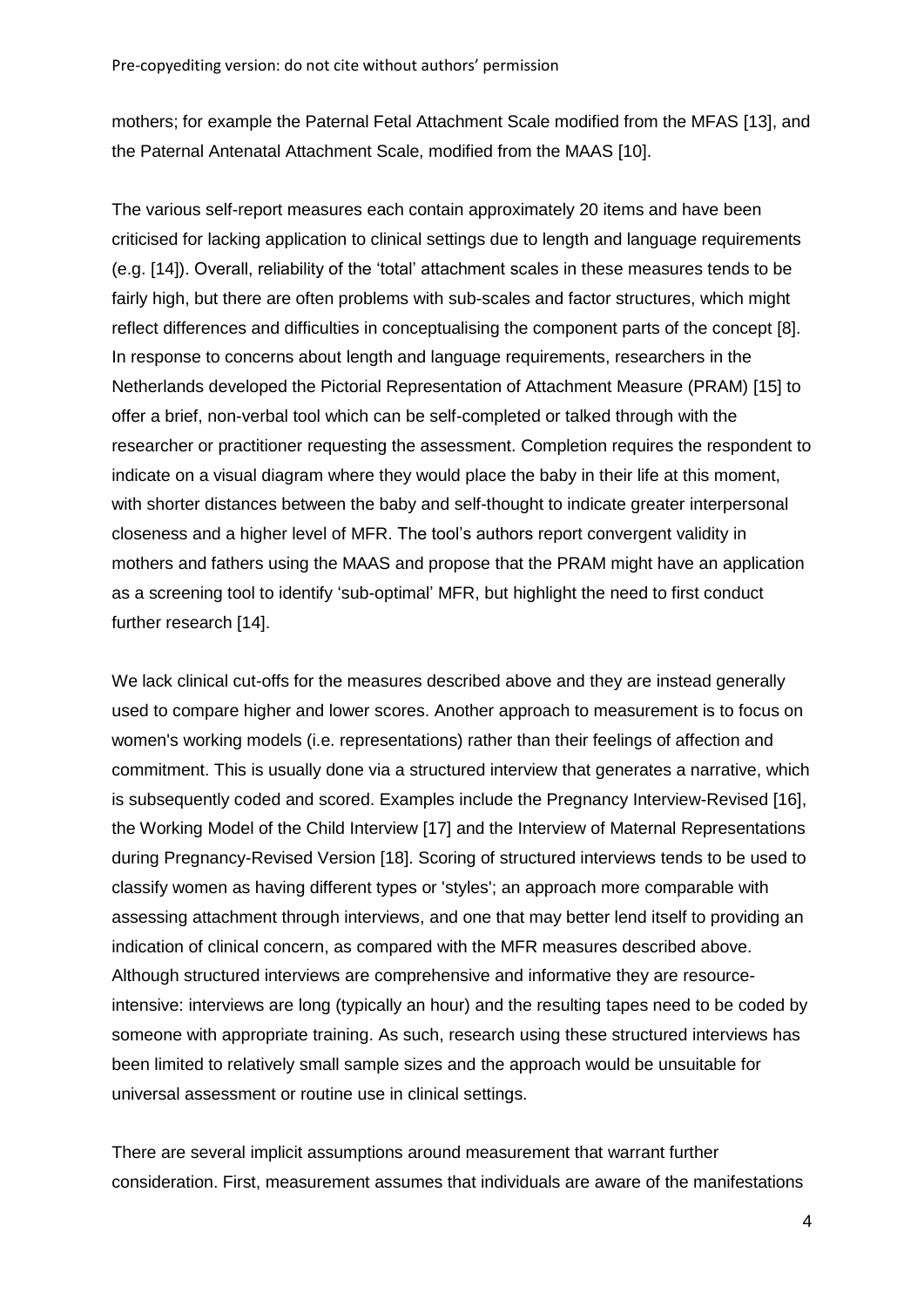of MFR and able to quantify them. Second, measurement is assumed to be an inert process, but it is likely that there is some degree of measurement reactivity; whereby the process of measurement influences the thing being measured. Third, assessing MFR is a potentially emotive area where social desirability is likely to be a challenge for measurement, and women may be unwilling to disclose their 'true' feelings, particularly in a clinical context. There is also the potential for assessment to itself be a source of anxiety or feelings of guilt and inadequacy around parenting [19]. As argued by Walsh and colleagues, research is needed to explore whether discussion of MFR is meaningful or acceptable to pregnant women; what such discussions should reflect; and how such discussions should take place ([20]). We also need to take into account cultural factors: representations of the baby and self as parent are likely to differ across cultures. Most of the current research is dominated by a western concept and western measures of MFR which may not be applicable in other cultures. Further research is needed here.

## *4. Antecedents, correlates and consequences of MFR*

Overall, demographic factors like age, marital status, income, parity, education and ethnicity do not appear to considerably impact MFR [21]. Evidence exists linking MFR with other variables in pregnancy, most notably pregnancy-specific contextual factors, social support, and physical and psychological health. Some of these variables have commonly been treated as 'predictors' of MFR and others as being dependent on MFR (i.e. considered 'outcomes'). Much of the work examining MFR in pregnancy is cross-sectional and it is difficult to disentangle temporal relationships between constructs; such relationships should instead be considered associations. Although there is a great deal of research which examines these associations, research synthesis demonstrates that findings are often inconsistent [8, 21-23]. Below, we overview below some of the factors found to be associated with MFR, but with the caution in mind that the challenge now is to build models which look at the complexity of how these factors interact with each other, rather than looking at predictors in isolation [8, 20, 24-26].

#### *4.1 Factors associated with MFR*

#### *4.1.1 Pregnancy-specific contextual factors*

The findings linking obstetric factors and MFR are inconsistent and meta-analyses show trivial to low effect sizes overall [21]. There is little research on pregnancy planning, but research synthesis shows a small effect size on MFR [21]. Further clarity is needed distinguishing between attitudes and behaviours, and examining elements such as the extent to which the pregnancy was planned, intended, timed and wanted [27].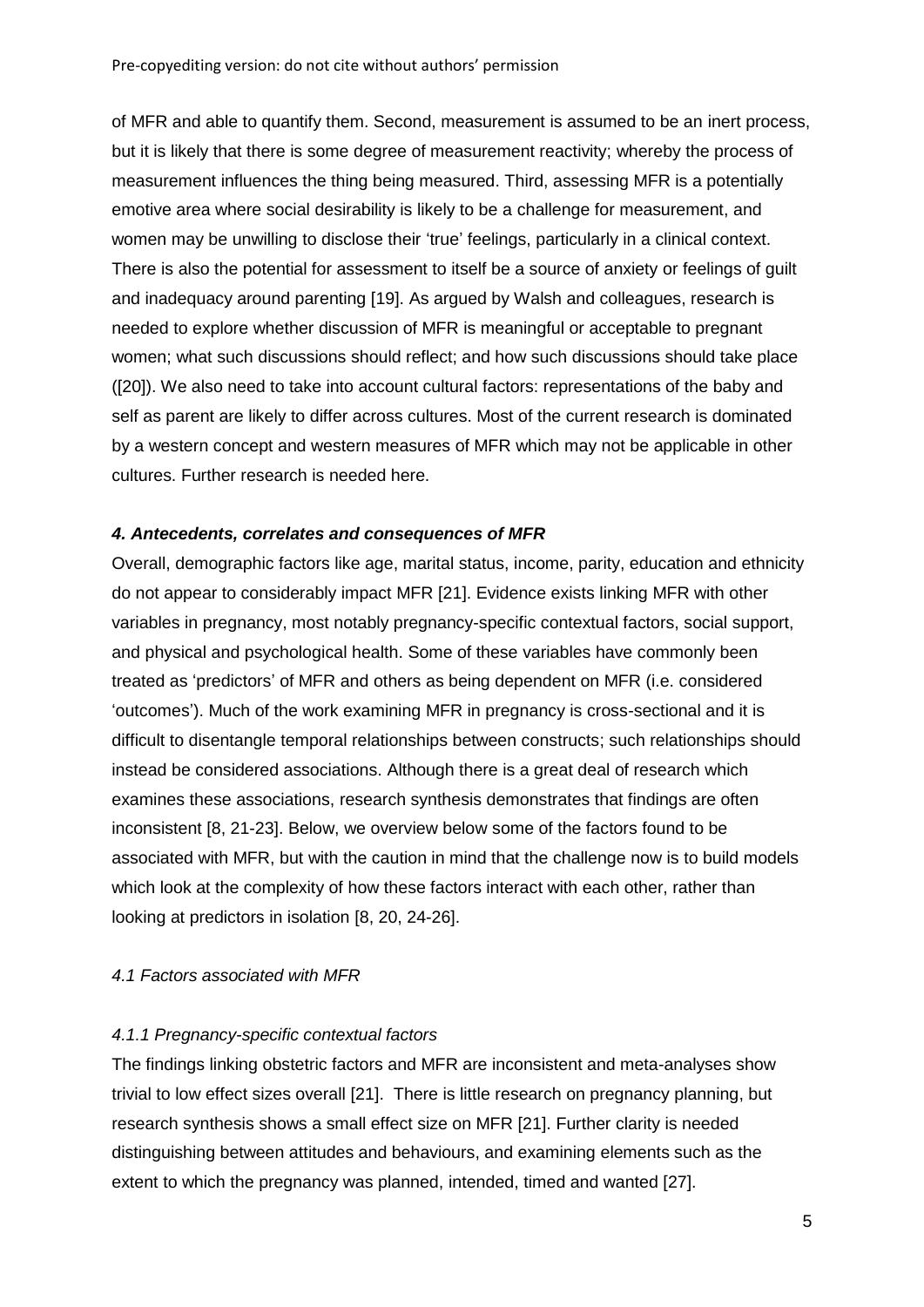Many studies do not find an association between mode of conception and MFR (e.g. see [28] for a review), but recent research has found that mothers conceiving through assisted reproductive technology (ART) form more intense relationships with the fetus than mothers conceiving spontaneously once age has been taken into account [29]. Parents conceiving through ART may have experiences which are coupled with some form of perinatal loss such as miscarriage but also loss around conception and parenthood. There may therefore exist parallels between parents whose pregnancies follow ART and/or perinatal loss, as parents may perceive their pregnancies as high risk even where they are considered obstetrically 'normal' (e.g. [30]). [See also chapter on infertility]

Studies do not always find significant differences in terms of MFR between mothers with and without a history of pregnancy loss (e.g. [31]), although some find differences in particular scales, like 'differentiation of self from fetus' [32]. Although some studies have not found a difference between high risk and obstetrically 'normal' pregnancies in terms of MFR (e.g. [33]), some have found lower levels in those hospitalised for high risk of preterm delivery [34], and others have found that amongst those hospitalised for pregnancy complications, positive coping strategies mediate between maternal appraisals of risk and MFR [35]. In future research, further attention needs to be given to the relationship between coping and MFR in pregnancies that are perceived to be high-risk.

## *4.1.2 Social support and relationships*

Women who are satisfied with their social supports have been consistently found to report higher levels of MFR. There is evidence in fathers of a strong association between the strength of the partner relationship and indicators of the parental-fetal relationship [13]. Challenges exist in disentangling these factors. Attitude towards pregnancy and intendedness of pregnancy are associated with social support and relationship with partner (e.g. [36]). In addition, indicators of psychological health are consistently found to be highly correlated with the quality of the partner relationship and with social support [37]; an observation that is found across populations and settings. Bouchard's research [24] was amongst the first to examine moderating effects in predicting the parental-fetal relationship for mothers and fathers, and found that, for mothers, relationship with partner was associated with MFR, but only for those with low levels of neuroticism or less optimal attachment with their own parents. For fathers, relationship quality interacted with high levels parental attachment, but not neuroticism, to predict parental-fetal relationship. Recent research by Maas and her colleagues [38] tested a model which comprised parental (personality and attachment), contextual (partner support and perceived stress) and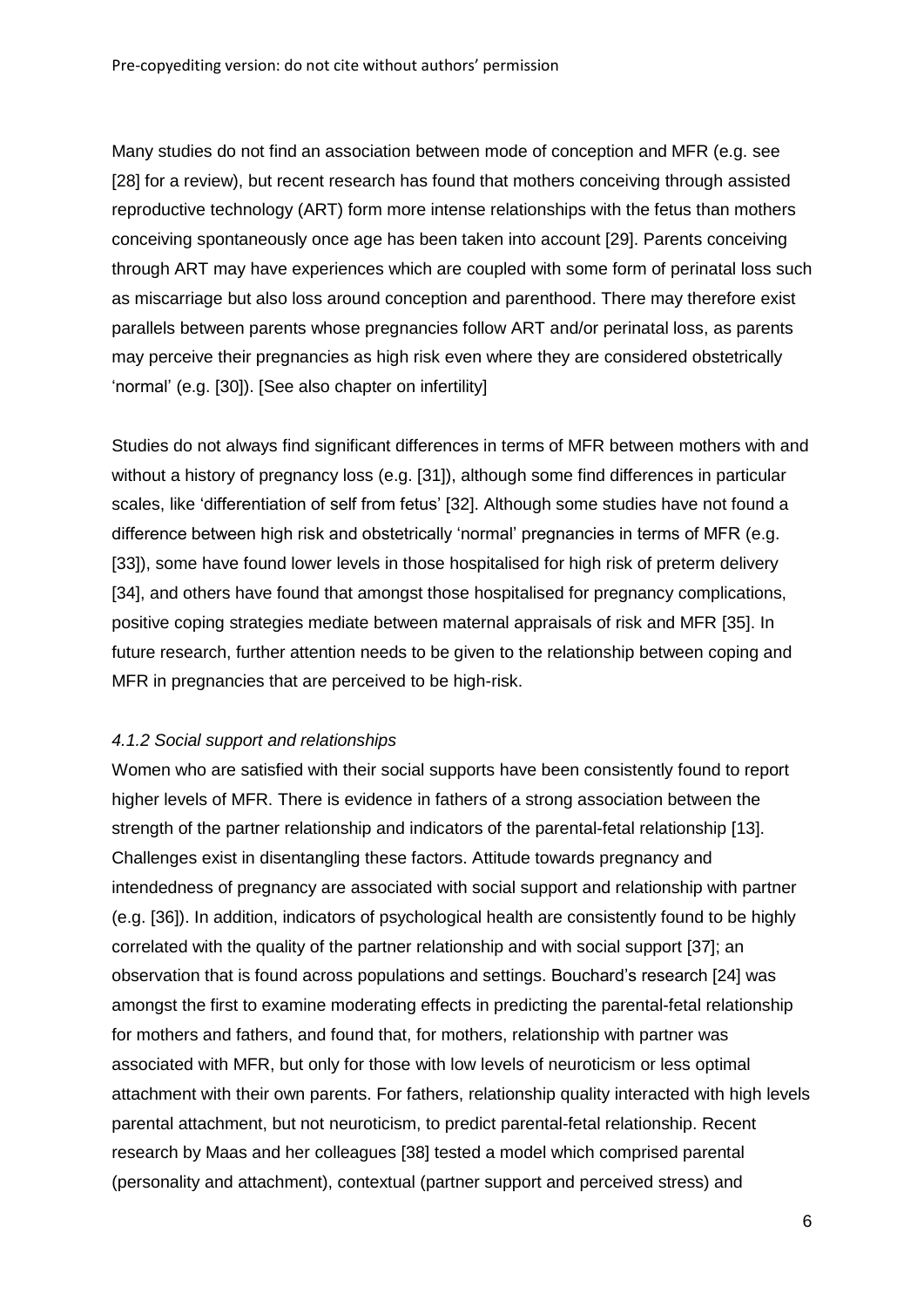expected child (temperament) characteristics, and which found MFR to be multiply determined, with parental characteristics explaining most variance. These recent research findings highlight that we need to consider unique combinations of risk and protective factors in considering pathways to MFR.

## *4.1.3 Physical and psychological health*

MFR is related to health behaviours in pregnancy including balance of rest and exercise, safety measures, nutrition, avoiding harmful substances, obtaining health care, and obtaining information [26]. Research has been dominated by primarily Caucasian middleclass samples, but recent studies suggest that these health behaviours are linked with MFR in low-income African-American families, and that these health behaviours mediate the link between MFR and later neonatal outcome [39]. However, some research shows that high levels of MFR can be associated with assurances of fetal wellbeing, and thus a less strict adherence to healthy behaviours [40]. Another consideration, particularly given suggestions that MFR should be targeted in order to improve health behaviours (e.g. [8]), is that associations between MFR and health behaviours may reflect a third variable that itself should be targeted by intervention. One possible candidate is 'stress' including causes (such as social deprivation and life events) and symptoms (such as depression and anxiety), which have been associated with both MFR and health behaviours [26].

Findings are especially inconsistent when examining the relationship between psychological health and MFR and, although most work finds that MFR is higher in those with lower psychological distress (e.g. [41]), some studies do not find an association (e.g. [1]). Again, we find complex mediating and moderating pathways between factors. Walsh and her colleagues [42] tested a model which found mental health to be a strong predictor of MFR, alongside caregiving style to partner, which itself mediated the link between attachment and MFR. In contrast, Diniz and her colleagues [43] did not find a link between depression and MFR in their sample of Brazilian adolescents, but they did find emotional support to be a key variable associated with MFR.

## *4.2 Links between MFR and postnatal factors*

Alongside considering how factors interact with each other, longitudinal work is needed to better understand the possible effects of MFR. Researchers suggest that "it seems intuitively likely that the feelings parents have during pregnancy about their baby are likely to be associated with later parental and infant behaviour" ([7], p.221). MFR measures in pregnancy have been found to be associated with more optimal child outcomes, and with better psychological health in the postnatal period [44]. There is emerging evidence that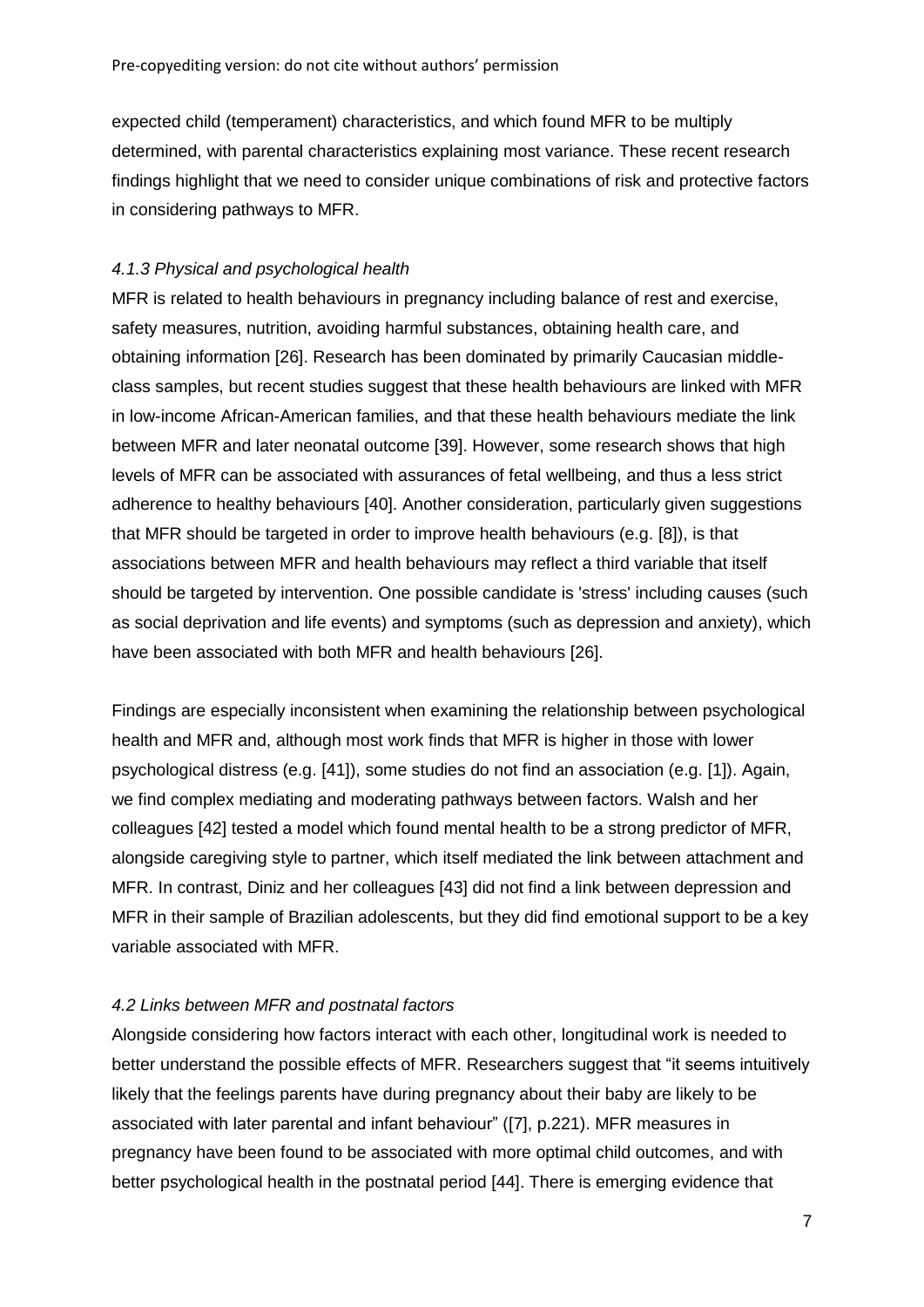MFR is linked with parenting and child-parent relationship outcomes, but this work is in its infancy and there is a wide range of factors which impact the relationship. Parenting is a constellation of behaviours, emotions and cognitions [45] and we find inconsistent and modest findings between MFR and indicators of parenting, parental representations and parent-child interaction. Siddiqui and Hägglöf [46] found a link between MFR as measured by the PAI and postnatal involvement in interaction but not responsiveness in interaction. Condon et al [47] found continuity between prenatal paternal attachment and postnatal parental 'attachment' measures (thoughts and connections with the baby), but with strong effects from relationship quality and mental health, whilst Müller [12] found only a modest correlation between MFR and postnatal attachment. Thun-Hohenstein et al [48] did not find any significant relationship between maternal antenatal representations and parenting competence in interaction with infants of 12 weeks. They did find significant associations between antenatal representations and regulatory ability in the mothers, and interaction behaviour on the part of the infant. In conclusion, it appears that there are some links between antenatal representations of the child, or connections with the child, and some postnatal outcomes, but we need more research to explicate these complex links and mechanisms more fully.

It is often suggested that antenatal attachment can predict later attachment on behalf of the child. Secure infant attachment, most often measured through the 'gold standard' of the 'Strange Situation' [49] is associated with better functioning in many areas, including emotional, social and cognitive development [49], and so if we could find an indicator before birth, we might be able to target intervention. Some studies have found an association between working models of the child in pregnancy and later attachment security (e.g. [50]), but we currently have no strong evidence that MFR as measured by self-report on the part of the mother is linked with more secure attachment in infancy for children.

## *5. Why measure MFR*

Many studies which examine associations between MFR and other perinatal factors conclude that if MFR in the antenatal period is associated with wellbeing and positive health practices in pregnancy, and more optimal outcomes for children and parents post-birth, then intervening in the maternal-fetal relationship or representations thereof might have positive outcomes throughout this period, and might be a useful place to start. It has been proposed that problems with MFR may be targeted by interventions spanning several areas, including, understanding and managing reactions to antenatal screening and perinatal loss, promoting parents' antenatal health behaviours (and subsequent birth and infant health outcomes), and the parent-infant relationship (and subsequent child's development) [8].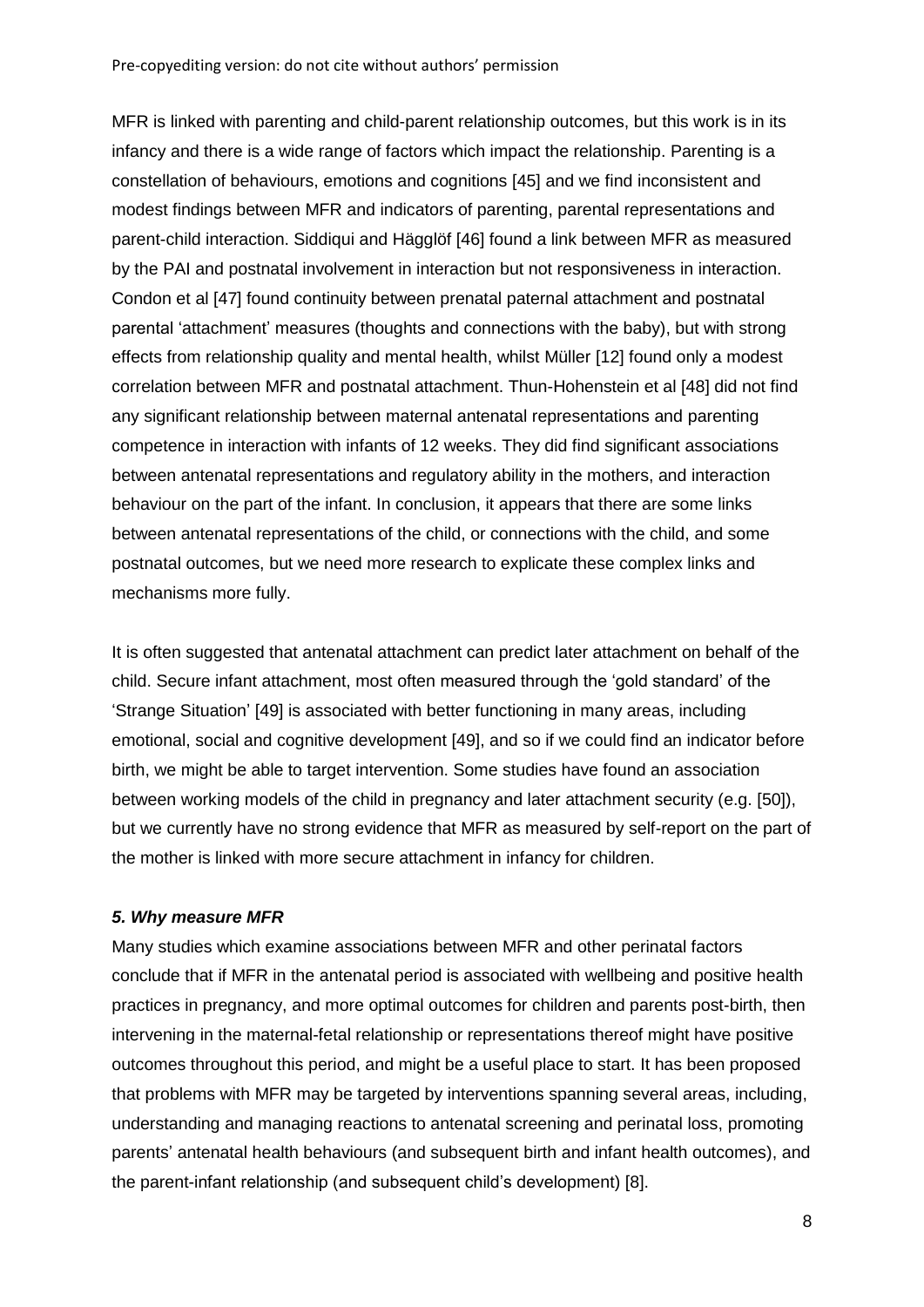What constitutes a pathological maternal-fetal relationship remains "almost entirely unexplored" ([51], p.10). MFR is most often scored on a continuum, and we have few indications of scores or cut-offs which would indicate a clinical difficulty (either at the 'low' end or the 'high' end). Thus, it remains that, in the clinical environment, difficulties should be clinically determined rather than relying on scores on a screening instrument. In addition, we do not well enough understand the long term outcomes of 'problematic' levels of MFR, or for whom they might pose a risk. We also find that some subscales of MFR are more commonly linked with difficulty or adjustment than others. Much of the research seems to suggest that when using the MAAS measure, the *quality* subscale is linked with functioning, especially psychological wellbeing, whereas associations with *intensity* subscale are much less clear and need further attention in research, although some suggest this scale is linked more strongly with external factors [52]. There is little evidence that low levels are linked with major difficulties in any arena or to provide justification for intervention. Of course, this is not to say that there may not be times where it might be useful to use measures of MFR in conjunction with, or to aid clinical decision making, or indeed to provide a starting point for clinical interview. Research by Condon [53] suggests that there are cases of deliberate harm towards the fetus in terms of active or passive abuse. Pollock and Percy [54] investigated a high risk sample of pregnant women. They used Condon's alternative categorical scoring method which combines scores on the *quality* and *intensity* dimensions to form four styles: negative disinterested, negative preoccupied, positive disinterested and positive preoccupied. Pollock and Percy found that all but two of the 40 mothers had a 'negative' antenatal attachment style and those with a negatively preoccupied MFR pattern (low levels of quality, and high levels of intensity) were more likely to report irritation with the fetus. These mothers were also more likely to report an urge to harm the fetus, although this did not reach statistical significance and actual levels of abuse were not measured. This research shows that high scores, particularly on the *intensity* scale might not always be optimal, and Laxton-Kane and Slade [25] suggest that we might devote future research to investigating 'styles' of MFR, rather than 'levels'.

Another approach may be to offer intervention on the basis of possible risk factors or characteristics, rather than individual assessment of MFR. This is the current approach for 'attachment-based interventions' which aim to support the parent in being available, responsive, and sensitive to the child's needs and generally target groups considered 'atrisk' of insecure attachment based on certain characteristics; for example, being homeless, a care leaver or a young parent. Possible groups that may be targeted by intervention could include those who have experienced perinatal loss, those with high-risk pregnancies, those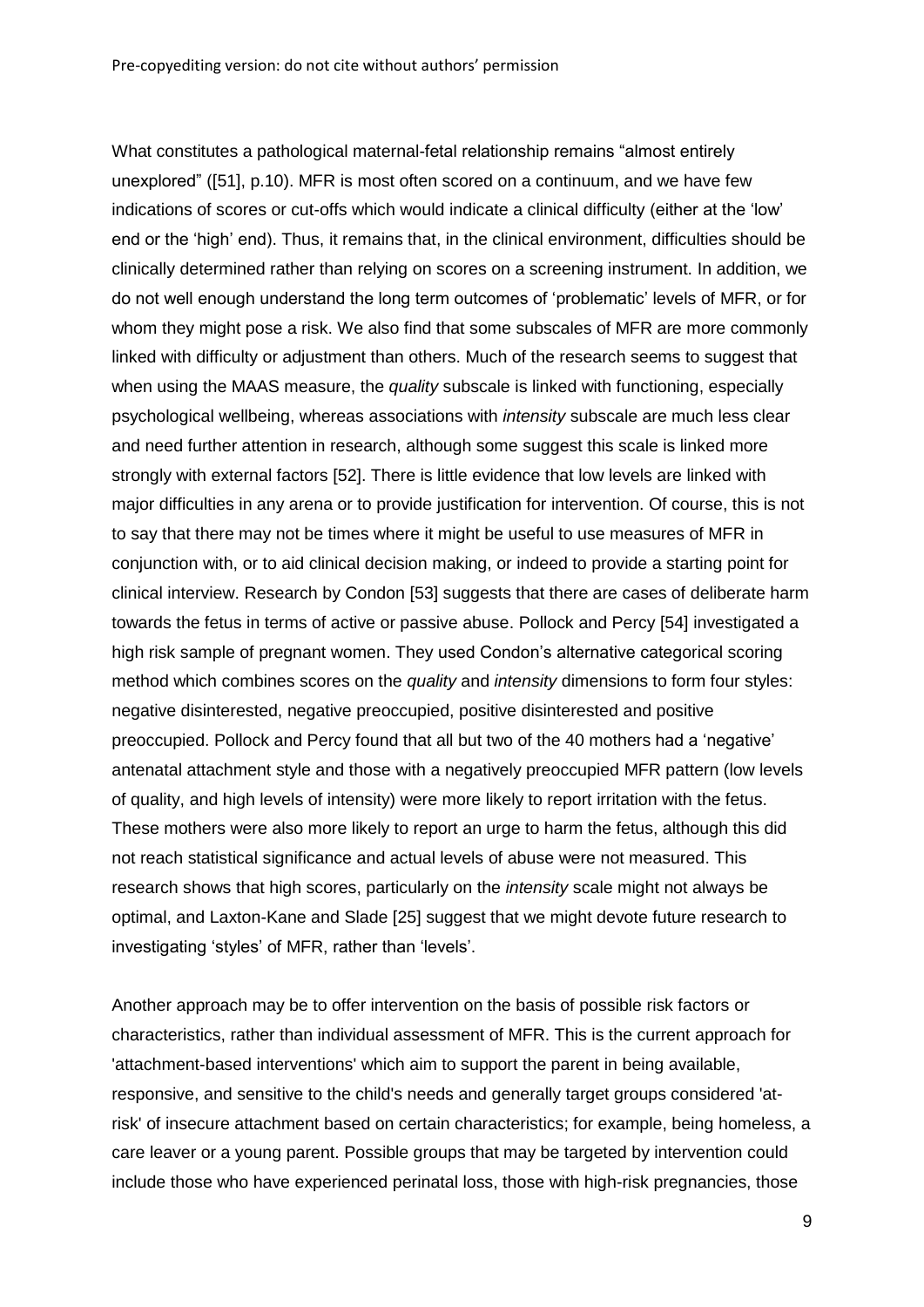experiencing psychological distress, those with attachment difficulties in their family of origin, and those whose health behaviours increase the risk of poor pregnancy and infant outcomes. These different areas of need would require different interventions and would differ in their mechanisms and intended outcomes, although some women may fall into multiple groups. Even if eligibility were not based on individual assessment of MFR, we may still want to measure MFR in order to understand how the intervention works (or fails to work) and capture change following an intervention - thus accurate assessment and indicators of clinically significant change are still needed and currently lacking.

#### *6. When to measure MFR*

The timing at which measurement could and should be undertaken depends on its purpose. Early intervention requires early assessment. Maternity care in the UK and other highincome countries has moved towards increasingly detailed antenatal psychosocial assessment in order to shape care pathways according to identified need. In the UK, psychosocial assessment is undertaken at the booking visit (the first formal antenatal appointment) and includes assessment of mental health, social support, involvement of social care and other services, residential status and health behaviours (including substance use and smoking). Targets (UK) now exist for the booking visit to be conducted by 10-12 weeks gestation [55].

The need for early intervention must be balanced with the accuracy of results. MFR tools lack validation in early pregnancy as measurement of MFR has focused on later pregnancy, although exceptions exist (e.g. [42]). This in part reflects the timing of the events that contribute to the development of the mother-child relationship, including the significance of quickening, with fetal movements generally being felt from around the middle of pregnancy (18-20 weeks in primigravida and 15-17 weeks in multigravida). Peppers and Knapp [56] described nine contributory events in MFR development, of which the first five happen before the birth: planning, confirming and accepting the pregnancy; feeling the fetus (fetal movements); accepting the fetus as an individual; giving birth; seeing the baby; touching the baby; and, giving care to the baby. With the introduction of ultrasound scanning, seeing the fetus has become an additional event that contributes to the relationship's development [57], and one which routinely first takes place before fetal movements have been felt unless a woman has attended for antenatal care relatively late. The occurrence and timing of events and associated trajectory of MFR development may thus vary with changes in clinical practice. In addition, it should be noted that not all of these events apply to all women or in all pregnancies, and events may vary with contextual factors such as intendedness of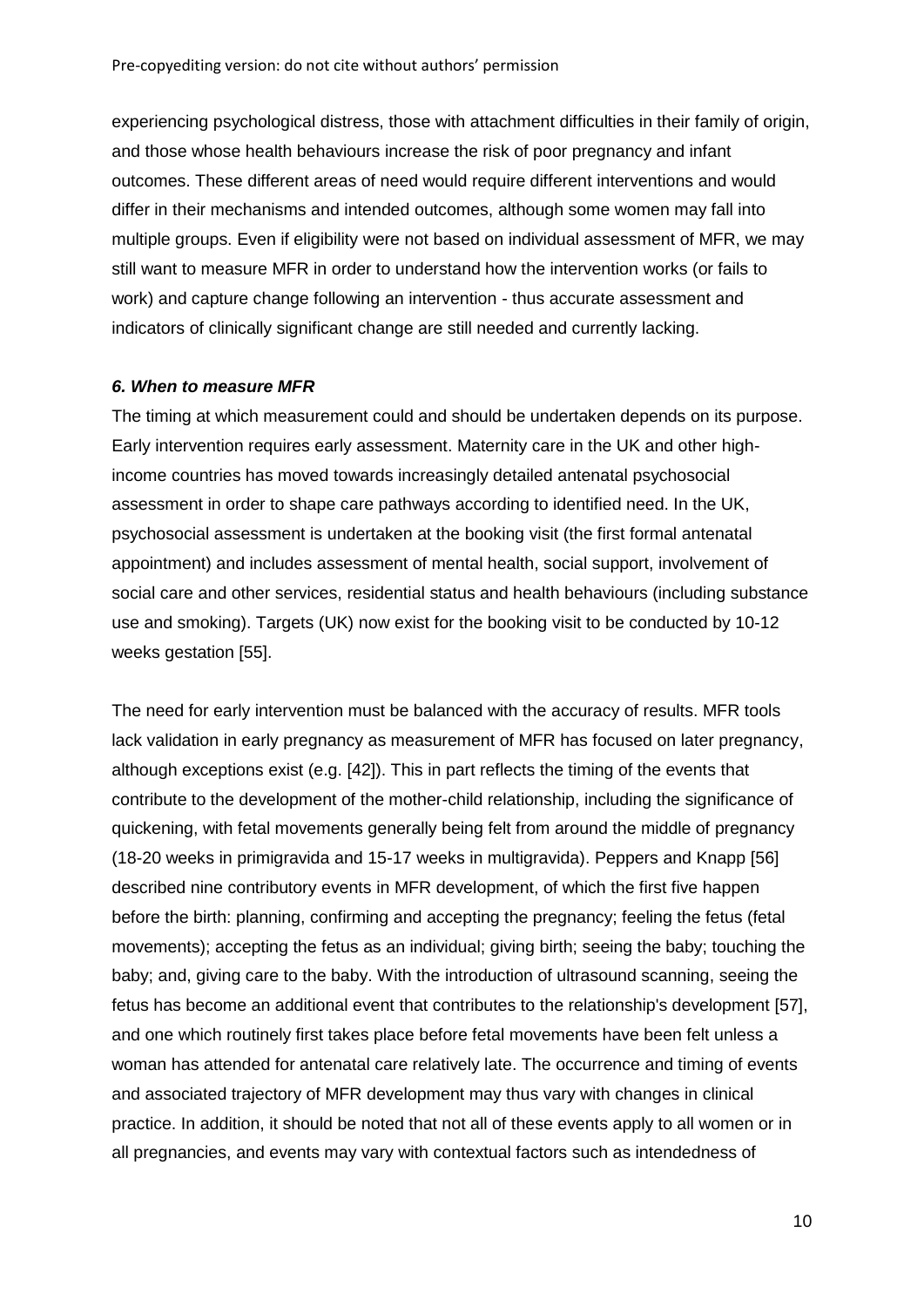pregnancy and gestation at which pregnancy is confirmed, yet this remains underresearched.

It has been argued that the existing measures can be adapted for use in early pregnancy by simply omitting those items that apply only to the later stages (e.g. those concerning fetal movements) or using weighted means [8]. It is possible, however, that the situation is more complex than different items being relevant at different time points and the trajectory of MFR development may not be suited to measurement in early pregnancy.

Alongside concerns around the accuracy of early measurement and its ability to identify women who may benefit from intervention, little is known about how these factors may vary with maternal characteristics; for example, in women where there is a perceived or actual risk to the viability of the pregnancy. There is evidence of 'emotional cushioning' following perinatal loss whereby women's MFR in a subsequent pregnancy may be delayed as a selfprotective mechanism [58]. Women who are informed about prenatal serum screening in pregnancy, compared with those who are not informed, delay MFR until testing is complete [59]. This process of the holding back of emotions has been described as 'the tentative pregnancy' [58]. Similar processes may be observed in women whose conception follows ART and women whose pregnancies are considered obstetrically high-risk. Critically, it remains unknown whether the outcomes for these mothers and their children are different to those where a pregnancy does not follow perinatal loss and is not considered high-risk.

Using tools in early pregnancy that lack validation for this specific time period has the potential to unnecessarily burden women and healthcare systems by over-identifying women whose MFR may progress in such a way that it is no longer considered 'sub-optimal' at a later point in the pregnancy. It may therefore be that repeated assessment would be needed before determining concerns about a woman's MFR. In addition, trajectories may differ between individuals and between pregnancies in the same individual without being problematic. MFR is more likely to be higher in first time pregnancies and the limited research on measurement across all three trimesters indicates that levels of MFR rise after the first trimester and remain relatively stable over the second to third trimesters [10, 42]. Further work is needed to better understand these processes.

Trajectories of MFR development may also vary between mothers and fathers; measurement (and any intervention) may therefore be appropriate at different stages in fathers. Specifically, ultrasound scans have been identified as a key event in the development of the paternal-fetal relationship [57] and therefore may provide an opportunity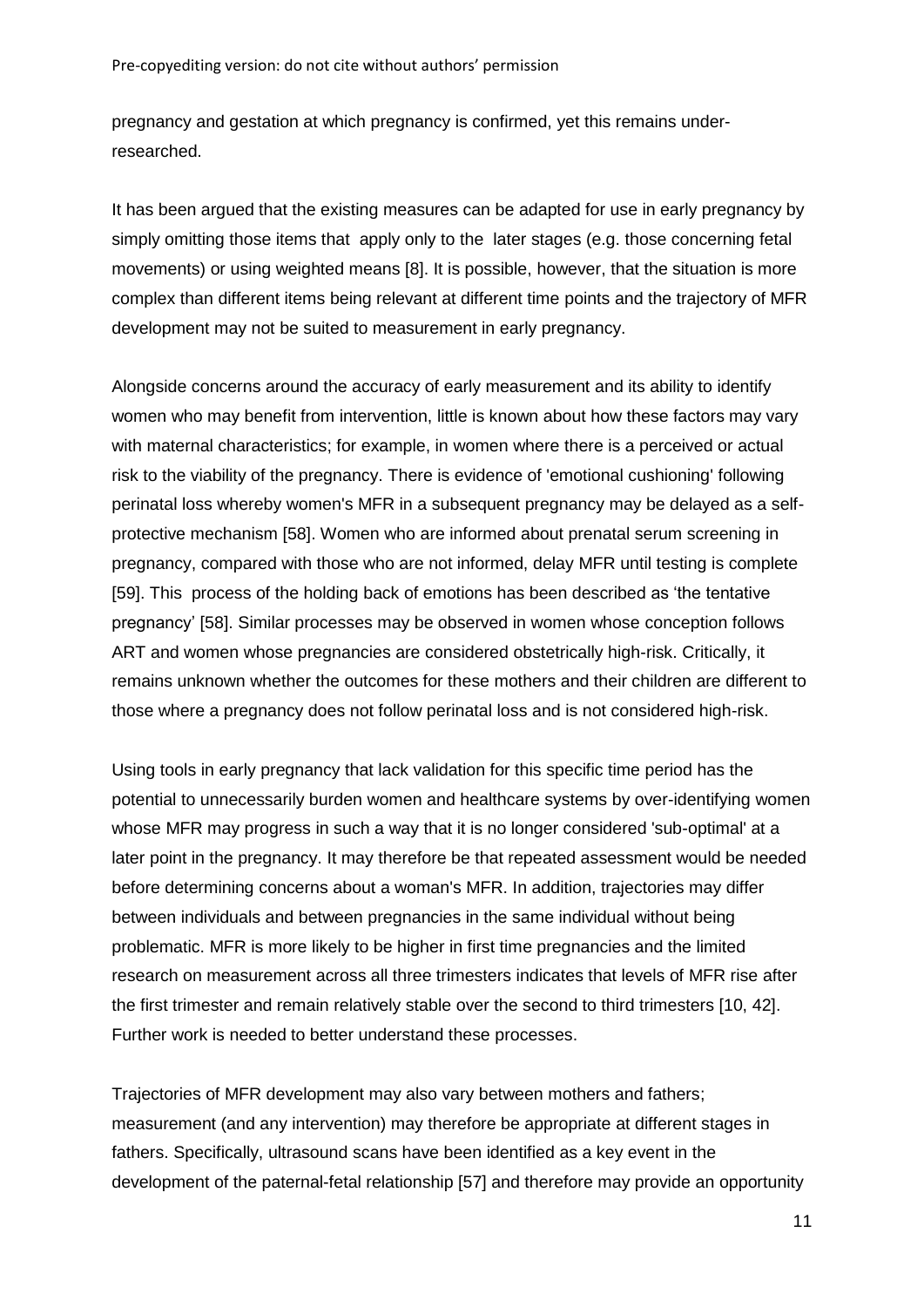for assessment and, where appropriate, intervention targeting the parental-fetal relationship and health behaviour change.

#### *7. Implications for healthcare professionals*

The argument for antenatal assessment of MFR in order to target interventions makes several assumptions that need to be questioned: that 'sub-optimal' MFR exists, that MFR can be accurately measured (i.e. that individuals are conscious/aware of the manifestations and able to quantify them), that women will disclose in a clinical context, and that women (and health professionals) would find it acceptable to target interventions on the basis of assessment.

There is currently insufficient evidence to support 'screening' for potential 'sub-optimal' MFR in clinical practice. In addition, there exist some considerations that echo concerns raised in relation to antenatal mental health assessment more generally; specifically, that it is unethical to introduce assessment without appropriate management, and that we need to be mindful of over-pathologising women [60]. In terms of identifying 'risk' or pathological concerns, rather than considering the introduction of a self-report measure to quantify levels of MFR, it may be fruitful to identify certain indicators that may be considered 'red flags'; for example denial or concealing of the pregnancy, not engaging with antenatal care, or thoughts of harming the baby (an item on the MAAS). Existing measures of MFR such as the PRAM may currently be more appropriately used as a communication device to discuss the context of a woman's pregnancy, and offer an enabling environment in which to voice her views and any concerns that could be revisited throughout maternity care [61]. Here too is an opportunity to involve fathers and partners in discussions which may help to support them and promote their engagement; an aspiration identified in policy (e.g. [62]).

#### *8. Summary*

MFR-based screening may only be appropriate when we better understand what is being measured, how to facilitate MFR, and what the potential outcomes might be. Further research is needed before we are in a position to harness the potential of MFR for clinical application. This includes a need for greater conceptual clarity, greater understanding of the development and impact of MFR in the perinatal period and beyond, and how it may vary across cultures. Applied research is also needed to develop and test interventions in a clinical setting, with embedded consideration of resource implications and other factors influencing implementation. This is not to say that MFR is not a useful, valid, or important concept. An understanding of what is known about MFR can aid professionals in their support of parents and in decision making. Similarly, an understanding of what we still need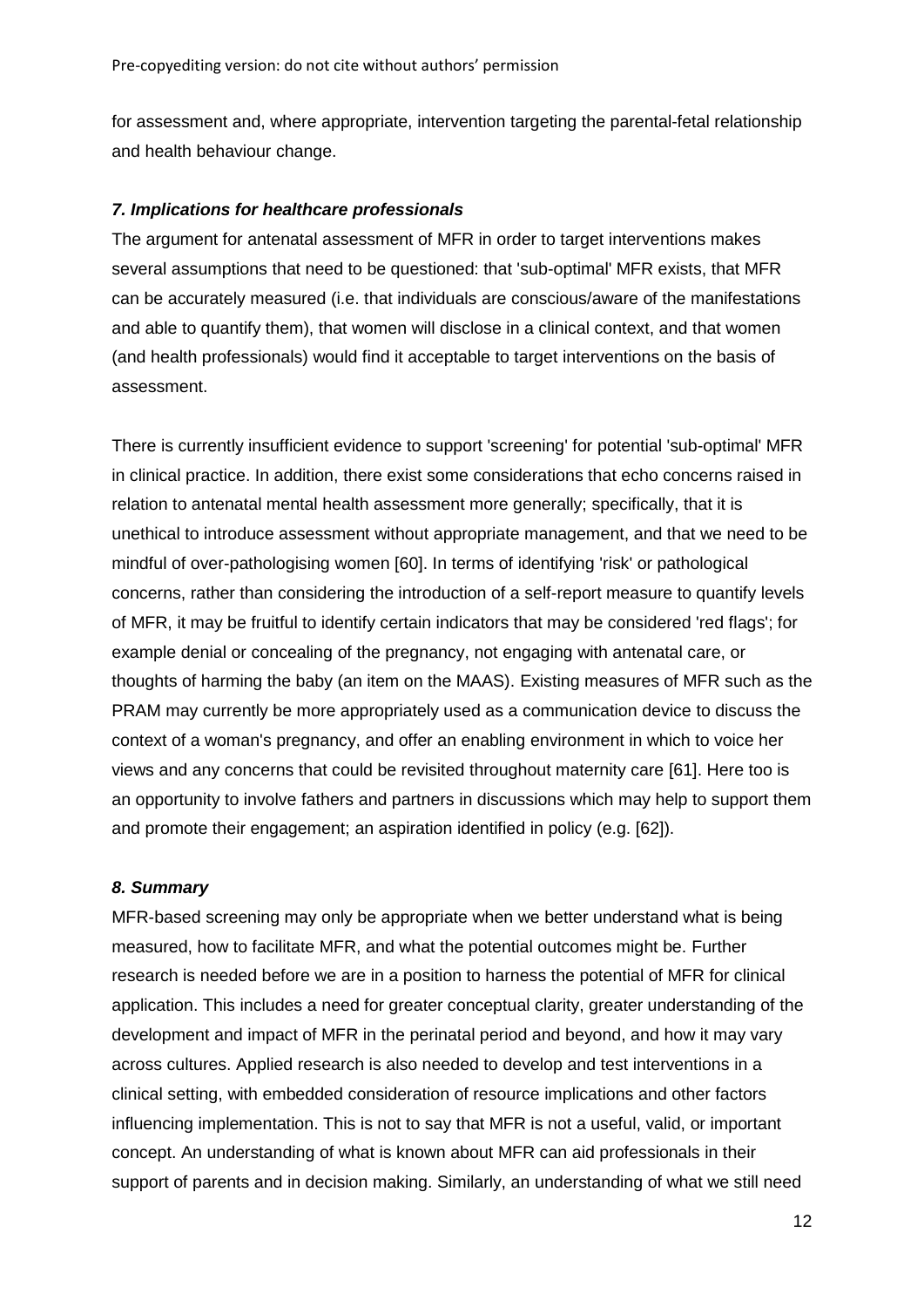to know will help drive research and practice to provide appropriate, acceptable, and timely support and care.

## Key points

- The terminology used to describe the relationship between a mother (or father) and the unborn child has been the subject of debate but most authors agree that it centers around the parent's behaviours, thoughts, feelings, and actions that demonstrate care and commitment to the developing child.
- There is a link between maternal-fetal relationship (MFR) and health behaviours in pregnancy including balance of rest and exercise, safety measures, nutrition, avoiding harmful substances, obtaining health care, and obtaining information. There is also emerging evidence that MFR is linked with some indices of postnatal parenting and child-parent relationship outcomes but currently there is no strong evidence that MFR as measured by self-report on the part of the mother is linked with attachment security in children.
- Women who are satisfied with their social supports have been consistently found to report higher levels of MFR and there is evidence in fathers of an association between the strength of the partner relationship and indicators of the parental-fetal relationship.
- Research is needed to explore whether discussion of MFR is meaningful or acceptable to pregnant women; what such discussions should reflect; and how such discussions should take place.
- The most commonly used tools for measuring MFR are the Maternal-Fetal Attachment Scale (MFAS), the Maternal Antenatal Attachment Scale (MAAS) and the Prenatal Attachment Inventory (PAI), all of which are verbal self-report measures.
- Most current research is dominated by concepts and measures of MFR developed in western contexts which may not be applicable in some cultures.
- It may be advisable for future research to explore 'styles' in addition to 'levels' of MFR.
- Ideally women at risk of adverse outcomes should be identified in early pregnancy to receive timely support but MFR tools generally lack validation in very early pregnancy. We do not yet well enough understand the long term outcomes of 'problematic' levels of MFR.
- There is currently insufficient evidence to support 'screening' for potential 'sub-optimal' MFR in clinical practice and research is needed to explore the application of MFR assessment as a communication device or aid to clinical decision-making.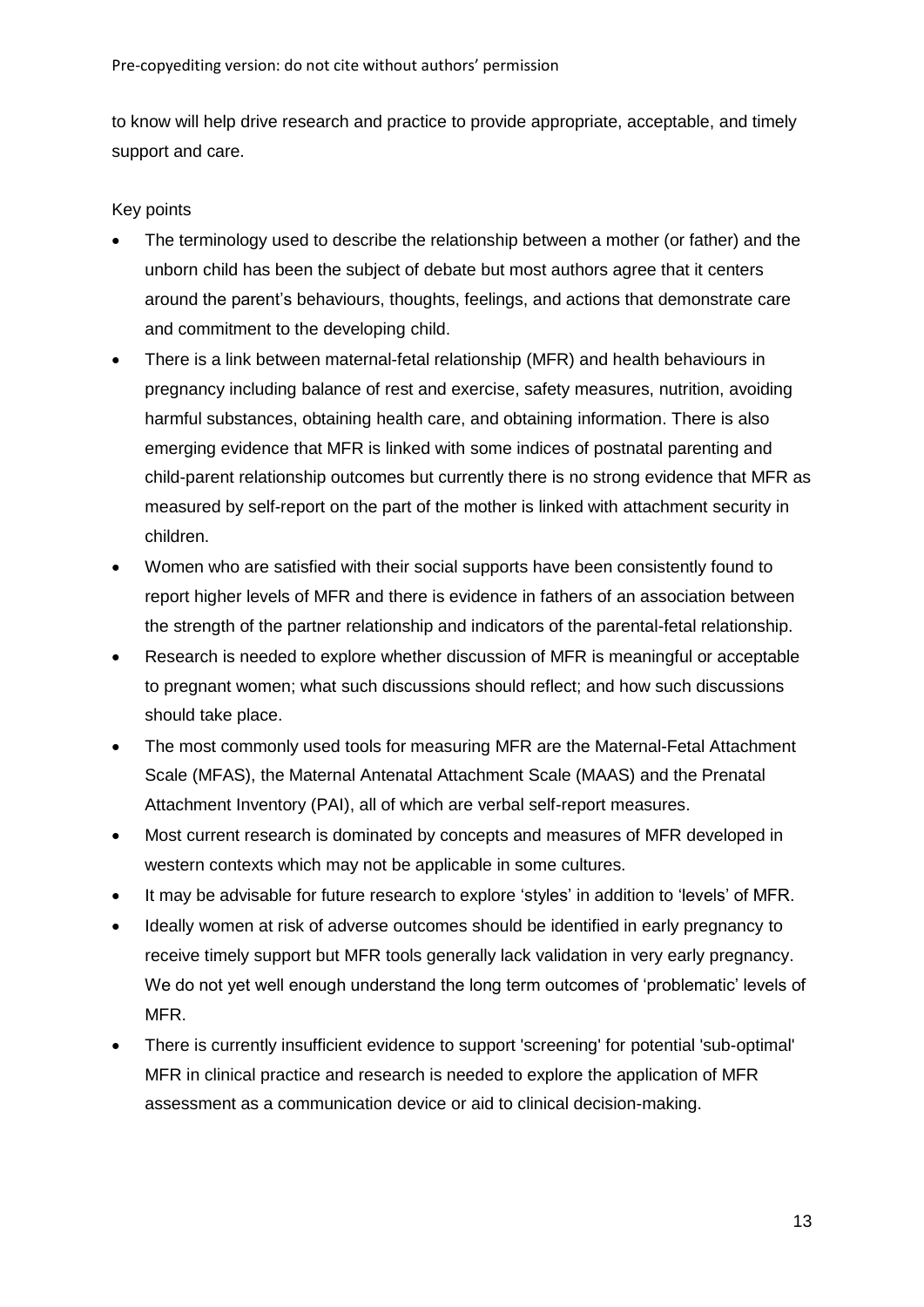# **References**

- 1. Hart, R. and C.A. McMahon, *Mood state and psychological adjustment to pregnancy.* Archives of Womens Mental Health, 2006. **9**(6): p. 329-337.
- 2. Rubin, R., *Maternal tasks in pregnancy.* Maternal-Child Nursing Journal, 1975. **4**(3): p. 143-153.
- 3. Valentine, D.P., *The experience of pregnancy: A developmental process.* Family Relations, 1982. **31**(2): p. 243-248.
- 4. Cranley, M.S., *Development of a tool for the measurement of maternal attachment during pregnancy.* Nursing Research, 1981. **30**(5): p. 281-284.
- 5. Condon, J.T., *The parental-foetal relationship. A comparison of male and female expectant parents.* Journal of Psychosomatic Obstetrics and Gynaecology, 1985. **4**: p. 271-284.
- 6. Bowlby, J., *Attachment and loss. Volume 1: Attachment*. 1982.
- 7. Redshaw, M. and C. Martin, *Babies, 'bonding' and ideas about parental 'attachment'.* Journal of Reproductive and Infant Psychology, 2013. **31**(3): p. 219-221.
- 8. Van den Bergh, B. and A. Simons, *A review of scales to measure the mother-foetus relationship.* Journal of Reproductive and Infant Psychology, 2009. **27**(2): p. 114-126.
- 9. Walsh, J., *Definitions matter: If maternal-fetal relationships are not attachment, what are they?* Archives of Womens Mental Health, 2010. **13**(5): p. 449-451.
- 10. Condon, J.T., *The assessement of antenatal emotional attachment - Development of a questionnaire instrument.* British Journal of Medical Psychology, 1993. **66**(2): p. 167-183.
- 11. Sandbrook, S.P. and E.N. Adamson-Macedo, *Maternal-fetal attachment: searching for a new definition.* Neuroendocrinology Letters, 2004. **25**: p. 169-182.
- 12. Müller, M.E., *Development of the prenatal attachment inventory.* Western Journal of Nursing Research, 1993. **15**(2): p. 199-215.
- 13. Weaver, R.H. and M.S. Cranley, *An exploration of paternal-fetal attachmnet behavior.* Nursing Research, 1983. **32**(2): p. 68-72.
- 14. van Bakel, H.J.A., et al., *Pictorial representation of attachment: measuring the parent–fetus relationship in expectant mothers and fathers. .* BMC Pregnancy and Childbirth, 2013. **13**: p. 138-147.
- 15. van Bakel, H.J.A., C.M.J.M. Vreeswijk, and A.J.B.M. Maas, *Verbal and pictorial representations of the antenatal mother-foetus relationship. Proceedings of the 29th Society for Reproductive and Infant Psychology Conference, University of Newcastle. (Abstract ).* Journal of Reproductive and Infant Psychology, 2009. **27**(3): p. 323.
- 16. Slade, A., et al., *The Parent Development Interview- Revised: Unpublished protocol.* 2004, The City University of New York: New York.
- 17. Zeanah, C.H., et al., *Mothers' representations of their infants are concordant with infant attachment classifications.* Developmental Issues in Psychiatry and Psychology, 1994. **1**: p. 1-14.
- 18. Ammaniti, M. and R. Tambelli, *Prenatal self-report questionnaires, scales and interviews.*, in *Parenthood and mental health. A bridge between infant and adult psychiatry.*, S. Tyano, et al., Editors. 2010, Wiley-Blackwell: Oxford.
- 19. Jomeen, J., *Choice and control in contemporary childbirth: Understanding through Women's Experiences*. 2010, London: Radcliffe.
- 20. Walsh, J., et al., *Maternal–fetal relationships and psychological health: emerging research directions.* Journal of Reproductive and Infant Psychology, 2013. **31**(5): p. 490-499.
- 21. Yarcheski, A., et al., *A meta-analytic study of predictors of maternal-fetal attachment.* International Journal of Nursing Studies, 2009. **46**(5): p. 708-715.
- 22. Alhusen, J.L., *A literature update on maternal-fetal attachment.* JOGNN-Journal of Obstetric Gynecologic and Neonatal Nursing, 2008. **37**(3): p. 315-328.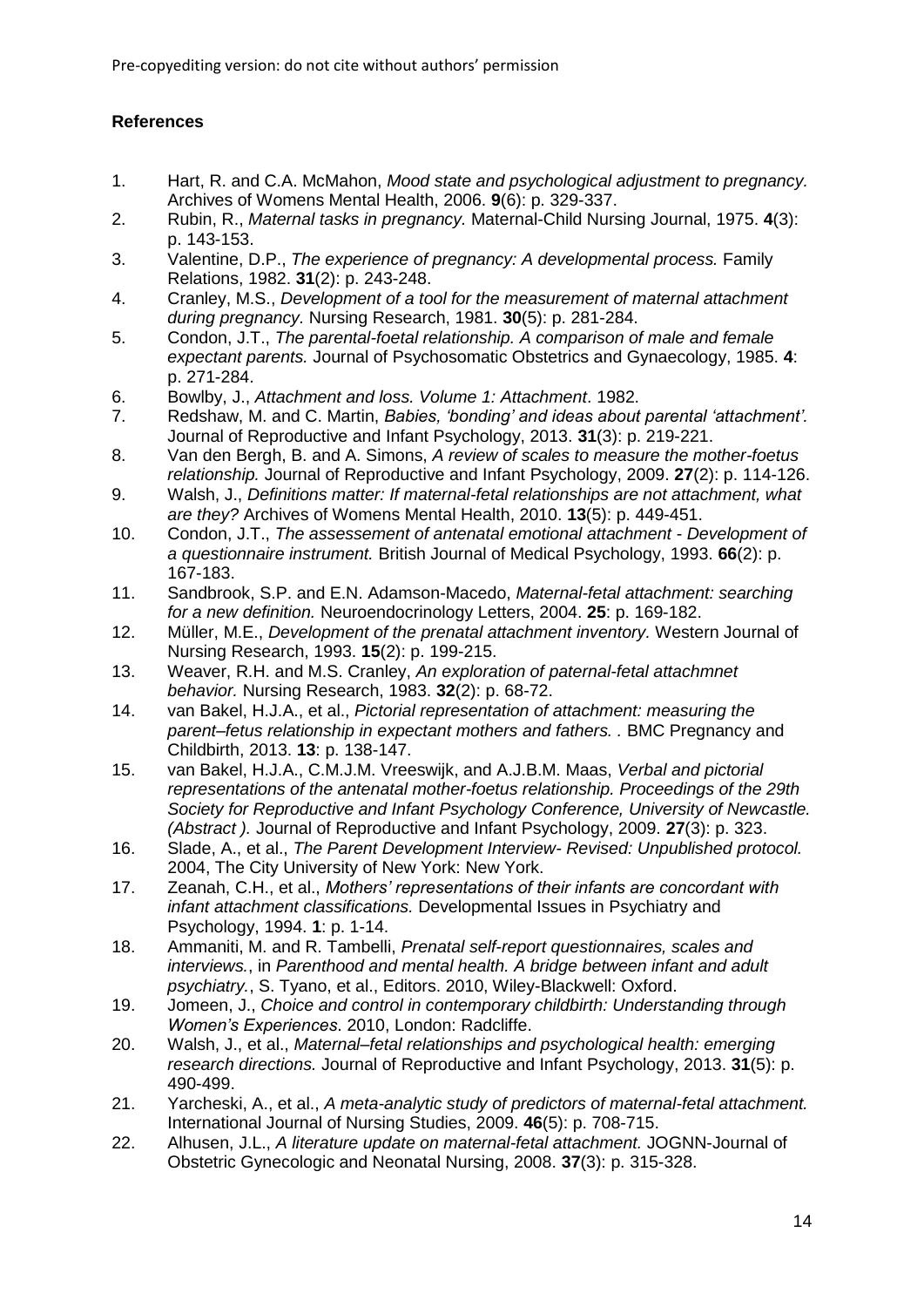- 23. Cannella, B.L., *Maternal-fetal attachment: An integrative review.* Journal of Advanced Nursing, 2005. **50**(1): p. 60-68.
- 24. Bouchard, G., *The role of psychosocial variables in prenatal attachment: an examination of moderational effects.* Journal of Reproductive and Infant Psychology, 2011. **29**(3): p. 197-207.
- 25. Laxton-Kane, M. and P. Slade, *The role of maternal prenatal attachment in a woman's experience of pregnancy and implications for the process of care.* Journal of Reproductive and Infant Psychology, 2002. **20**(4): p. 253-266.
- 26. Lindgren, K., *Relationships among maternal-fetal attachment, prenatal depression, and health practices in pregnancy.* Research in Nursing & Health, 2001. **24**(3): p. 203-217.
- 27. Klerman, V.T., *The intendedness of pregnancy: A concept in transition.* Maternal and Child Health Journal, 2000. **4**(3): p. 155-162.
- 28. Hammarberg, K., J. Fisher, and K. Wynter, *Psychological and social aspects of pregnancy, childbirth and early parenting after assisted conception: a systematic review.* Human Reproduction Update, 2008. **14**(5): p. 395-414.
- 29. McMahon, C.A., et al., *Age at first birth, mode of conception and psychological wellbeing in pregnancy: findings from the parental age and transition to parenthood Australia (PATPA) study.* Human Reproduction, 2011. **26**(6): p. 1389-1398.
- 30. McMahon, C.A., et al., *'Don't count your chickens': A comparative study of the experience of pregnancy after IVF conception.* Journal of Reproductive and Infant Psychology, 1999. **17**(4): p. 345-356.
- 31. Tsartsara, E. and M.P. Johnson, *The impact of miscarriage on women's pregnancyspecific anxiety and feelings of prenatal maternal–fetal attachment during the course of a subsequent pregnancy: An exploratory follow-up study.* Journal of Psychosomatic Obstetrics & Gynecology, 2006. **27**(3): p. 173-182.
- 32. Mehran, P., et al., *History of perinatal loss and maternal–fetal attachment behaviors.* Women and Birth, 2013. **26**(3): p. 185-189.
- 33. Kemp, V.H. and C.K. Page, *Maternal prenatal attachment in normal and high-risk pregnancies.* Journal of Obstetric, Gynecologic, & Neonatal Nursing, 1987. **16**(3): p. 179-184.
- 34. Pisoni, C., et al., *Risk and protective factors in maternal–fetal attachment development.* Early human development, 2014. **90**: p. S45-S46.
- 35. White, O., et al., *Maternal appraisals of risk, coping and prenatal attachment among women hospitalised with pregnancy complications.* Journal of reproductive and Infant Psychology, 2008. **26**(2): p. 74-85.
- 36. Kroelinger, C.D. and K.S. Oths, *Partner support and pregnancy wantedness.* Birth, 2000. **27**(2): p. 112-119.
- 37. Pilkington, P.D., et al., *Modifiable partner factors associated with perinatal depression and anxiety: A systematic review and meta-analysis.* Journal of Affective Disorders, 2015.
- 38. Maas, A.J.B., et al., *Determinants of maternal fetal attachment in women from a community-based sample.* Journal of Reproductive and Infant Psychology, 2014. **32**(1): p. 5-24.
- 39. Alhusen, J.L., et al., *The influence of maternal–fetal attachment and health practices on neonatal outcomes in low-income, urban women.* Research in Nursing & Health, 2012. **35**(2): p. 112-120.
- 40. Ross, E., *Maternal–fetal attachment and engagement with antenatal advice.* British journal of Midwifery, 2012. **20**(8): p. 566-575.
- 41. McFarland, J., et al., *Major depressive disorder during pregnancy and emotional attachment to the fetus.* Archives of Womens Mental Health, 2011. **14**(5): p. 425-434.
- 42. Walsh, J., E.G. Hepper, and B.J. Marshall, *Investigating attachment, caregiving, and mental health: a model of maternal-fetal relationships.* BMC Pregnancy and Childbirth, 2014. **14**(383).